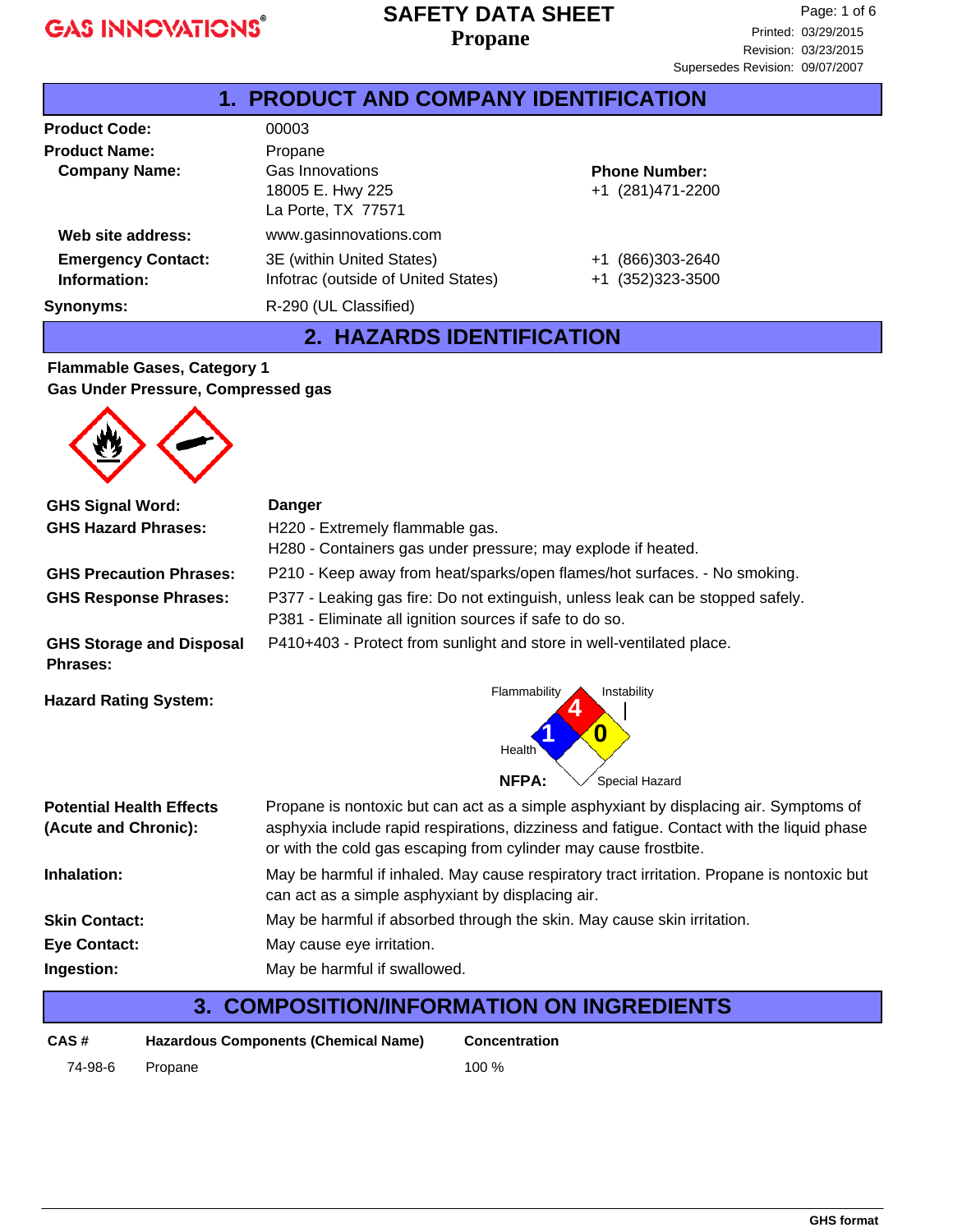## **SAFETY DATA SHEET**

**Propane**

|                                                                                                   | <b>4. FIRST AID MEASURES</b>                                                                                                                                                                                                                                                                                                                                                                                                                                                                                                                                                                                                                                                                                                                                         |  |  |  |  |
|---------------------------------------------------------------------------------------------------|----------------------------------------------------------------------------------------------------------------------------------------------------------------------------------------------------------------------------------------------------------------------------------------------------------------------------------------------------------------------------------------------------------------------------------------------------------------------------------------------------------------------------------------------------------------------------------------------------------------------------------------------------------------------------------------------------------------------------------------------------------------------|--|--|--|--|
| <b>Emergency and First Aid</b>                                                                    | Consult a physician. Show this safety data sheet to the doctor in attendance. Move out of                                                                                                                                                                                                                                                                                                                                                                                                                                                                                                                                                                                                                                                                            |  |  |  |  |
| <b>Procedures:</b>                                                                                | dangerous area.                                                                                                                                                                                                                                                                                                                                                                                                                                                                                                                                                                                                                                                                                                                                                      |  |  |  |  |
| In Case of Inhalation:                                                                            | If breathed in, move person into fresh air. If not breathing give artificial respiration,<br>preferably mouth-to-mouth. If breathing is difficult, give oxygen. Call a physician.                                                                                                                                                                                                                                                                                                                                                                                                                                                                                                                                                                                    |  |  |  |  |
| In Case of Skin Contact:                                                                          | Wash off with soap and plenty of water. If skin irritation occurs, get medical<br>advice/attention.                                                                                                                                                                                                                                                                                                                                                                                                                                                                                                                                                                                                                                                                  |  |  |  |  |
| In Case of Eye Contact:                                                                           | Immediately flush eyes with plenty of water for at I east 15 minutes. Hold eyelids apart<br>and flush eyes with plenty of water. After initial flushings, remove any contact lenses<br>and continue flushing for at least 15 minutes. Have eyes examined and tested by<br>medical personnel.                                                                                                                                                                                                                                                                                                                                                                                                                                                                         |  |  |  |  |
| In Case of Ingestion:                                                                             | Not expected to be a primary route of exposure.                                                                                                                                                                                                                                                                                                                                                                                                                                                                                                                                                                                                                                                                                                                      |  |  |  |  |
|                                                                                                   | <b>5. FIRE FIGHTING MEASURES</b>                                                                                                                                                                                                                                                                                                                                                                                                                                                                                                                                                                                                                                                                                                                                     |  |  |  |  |
| <b>Flash Pt:</b>                                                                                  | NA Method Used: Not Applicable                                                                                                                                                                                                                                                                                                                                                                                                                                                                                                                                                                                                                                                                                                                                       |  |  |  |  |
| <b>Explosive Limits:</b>                                                                          | UEL: 9.5 %(V)<br>LEL: $2.2\%$ (V)                                                                                                                                                                                                                                                                                                                                                                                                                                                                                                                                                                                                                                                                                                                                    |  |  |  |  |
| <b>Autoignition Pt:</b>                                                                           | 468 C (874 F)                                                                                                                                                                                                                                                                                                                                                                                                                                                                                                                                                                                                                                                                                                                                                        |  |  |  |  |
|                                                                                                   | Suitable Extinguishing Media: Stop the flow of gas. IF the flow cannot be stopped, let the fire burn out while cooling the<br>cylinder and the surrounding areas using a water spray.                                                                                                                                                                                                                                                                                                                                                                                                                                                                                                                                                                                |  |  |  |  |
| <b>Fire Fighting Instructions:</b>                                                                | Personnel may have to wear approach-type protective suits and positive pressure<br>self-contained breathing apparatus. Firefighters' turnout gear may be inadequate.<br>Cylinders exposed to fire may rupture with violent force. Extinguishing surrounding fire<br>and keep cylinders cool by applying water from a maximum possible distance with a<br>water spray. Flammable gases may spread from a spill after the fire is extinguished and<br>be subject to re-ignition.                                                                                                                                                                                                                                                                                       |  |  |  |  |
| <b>Flammable Properties and</b><br>Hazards:                                                       | High temperatures and fire conditions can result in the formation of carbon monoxide<br>and carbon dioxide.                                                                                                                                                                                                                                                                                                                                                                                                                                                                                                                                                                                                                                                          |  |  |  |  |
|                                                                                                   | <b>6. ACCIDENTAL RELEASE MEASURES</b>                                                                                                                                                                                                                                                                                                                                                                                                                                                                                                                                                                                                                                                                                                                                |  |  |  |  |
| <b>Protective Precautions,</b><br><b>Protective Equipment and</b><br><b>Emergency Procedures:</b> | Use proper personal protective equipment as indicated in Section 8.                                                                                                                                                                                                                                                                                                                                                                                                                                                                                                                                                                                                                                                                                                  |  |  |  |  |
| <b>Environmental Precautions:</b>                                                                 | Prevent further leakage or spillage if safe to do so. Do not let product enter drains.                                                                                                                                                                                                                                                                                                                                                                                                                                                                                                                                                                                                                                                                               |  |  |  |  |
| <b>Steps To Be Taken In Case</b><br><b>Material Is Released Or</b><br>Spilled:                    | Forms explosive mixtures with air. Immediately evacuate all personnel from danger<br>area. Use self-contained breathing apparatus where needed. Remove all sources of<br>ignition if safe to do so. Reduce vapors with fog or fine water spray, taking care not to<br>spread liquid with water. Shut off flow if safe to do so. Ventilate area or move container<br>to a well-ventilated area. Flammable vapors may spread from leak and could explode if<br>reignited by sparks or flames. Explosive atmospheres may linger. Before entering area,<br>especially confined areas, check atmosphere with an appropriate device.<br>For controlling larger flows, personnel may have to wear approach-type protective suits<br>and self-contained breathing apparatus. |  |  |  |  |
|                                                                                                   | <b>7. HANDLING AND STORAGE</b>                                                                                                                                                                                                                                                                                                                                                                                                                                                                                                                                                                                                                                                                                                                                       |  |  |  |  |
| <b>Precautions To Be Taken in</b><br>Handling:                                                    | Avoid inhalation of vapor or mist. Keep away from heat, sparks and flame. Keep away<br>from sources of ignition - No smoking. Use spark-proof tools and explosion proof<br>equipment. Use in a closed system. Secure the cylinder to prevent it from falling or being<br>knocked over. Leak check the lines and equipment. Have an emergency plan covering<br>steps to be taken in the event of an accidental release.                                                                                                                                                                                                                                                                                                                                               |  |  |  |  |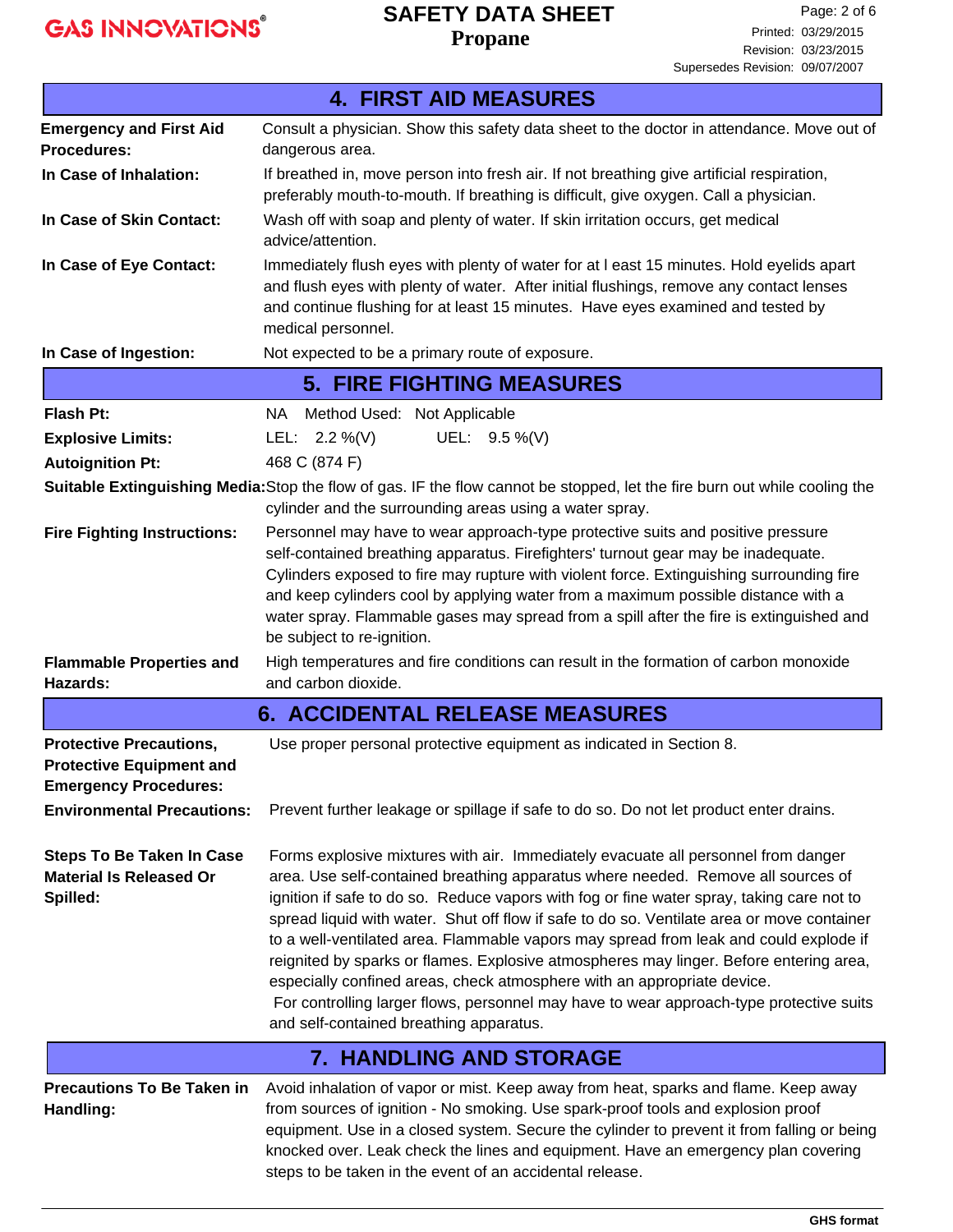#### **Propane SAFETY DATA SHEET**

|                                               | Wear leather safety gloves and safety shoes when handling cylinders. Protect cylinders<br>from physical damage; do not drag, roll, slide or drop. While moving cylinder, always<br>keep in place removable valve cover. Never attempt to lift a cylinder by its cap; the cap<br>is intended solely to protect the valve. When moving cylinders, even for short distances,<br>use a cart (trolley, hand truck, etc.) designed to transport cylinders. Never insert an<br>object (e.g., wrench, screwdriver, pry bar) into cap openings; doing so may damage the<br>valve and cause a leak. Use an adjustable strap wrench to remove over-tight or rusted<br>caps. Slowly open the valve. If the valve is hard to open, discontinue use and contact<br>your supplier. Close the container valve after each use; keep closed even when empty.<br>Never apply flame or localized heat directly to any part of the container. High<br>temperatures may damage the container and could cause the pressure relief device to<br>fail prematurely, venting the container contents. |
|-----------------------------------------------|---------------------------------------------------------------------------------------------------------------------------------------------------------------------------------------------------------------------------------------------------------------------------------------------------------------------------------------------------------------------------------------------------------------------------------------------------------------------------------------------------------------------------------------------------------------------------------------------------------------------------------------------------------------------------------------------------------------------------------------------------------------------------------------------------------------------------------------------------------------------------------------------------------------------------------------------------------------------------------------------------------------------------------------------------------------------------|
| <b>Precautions To Be Taken in</b><br>Storing: | Cylinders should be stored and used in dry, well-ventilated areas away from sources of<br>heat or ignition. Store away from oxidizers.                                                                                                                                                                                                                                                                                                                                                                                                                                                                                                                                                                                                                                                                                                                                                                                                                                                                                                                                    |
| <b>Other Precautions:</b>                     | When handling product under pressure, use piping and equipment adequately designed<br>to withstand the pressures to be encountered. Never work on a pressurized system. Use<br>a back flow preventive device in the piping. Gases can cause rapid suffocation because<br>of oxygen deficiency; store and use with adequate ventilation. If a leak occurs, close the<br>container valve and blow down the system in a safe and environmentally correct manner<br>in compliance with all international, federal/national, state/provincial, and local laws; then                                                                                                                                                                                                                                                                                                                                                                                                                                                                                                            |

#### **8. EXPOSURE CONTROLS/PERSONAL PROTECTION**

repair the leak. Never place a container where it may become part of an electrical circuit.

| CAS#                                                                                                                                                                                                                                                       | <b>Partial Chemical Name</b> |                                                                                                                                                                              | <b>OSHA TWA</b> | <b>ACGIH TWA</b> | <b>Other Limits</b> |  |
|------------------------------------------------------------------------------------------------------------------------------------------------------------------------------------------------------------------------------------------------------------|------------------------------|------------------------------------------------------------------------------------------------------------------------------------------------------------------------------|-----------------|------------------|---------------------|--|
| 74-98-6                                                                                                                                                                                                                                                    | Propane                      |                                                                                                                                                                              | PEL: 1000 ppm   | TLV: (2500 ppm)  | No data.            |  |
| <b>Respiratory Equipment</b><br>(Specify Type):                                                                                                                                                                                                            |                              | If exposure limits are exceeded or respiratory irritation is experienced, NIOSH/MSHA<br>approved respiratory protection should be worn.                                      |                 |                  |                     |  |
| Wear safety glasses when handling cylinders; vapor-proof goggles and a face shield<br><b>Eye Protection:</b><br>during cylinder change out or whenever contact with product is possible. Select eye<br>protection in accordance with OSHA 29 CFR 1910.133. |                              |                                                                                                                                                                              |                 |                  |                     |  |
| <b>Protective Gloves:</b>                                                                                                                                                                                                                                  |                              | Wear appropriate gloves to prevent skin exposure.                                                                                                                            |                 |                  |                     |  |
| <b>Other Protective Clothing:</b>                                                                                                                                                                                                                          |                              | Not required under normal use conditions.                                                                                                                                    |                 |                  |                     |  |
| <b>Engineering Controls</b><br>(Ventilation etc.):                                                                                                                                                                                                         |                              | Use explosion-proof ventilation equipment. Facilities storing or utilizing this material<br>should be equipped with an eyewash facility, and a safety shower is recommended. |                 |                  |                     |  |
| Work/Hygienic/Maintenance<br><b>Practices:</b>                                                                                                                                                                                                             |                              | Avoid contact with skin, eyes and clothing. Wash hands before breaks and immediately<br>after handling the product.                                                          |                 |                  |                     |  |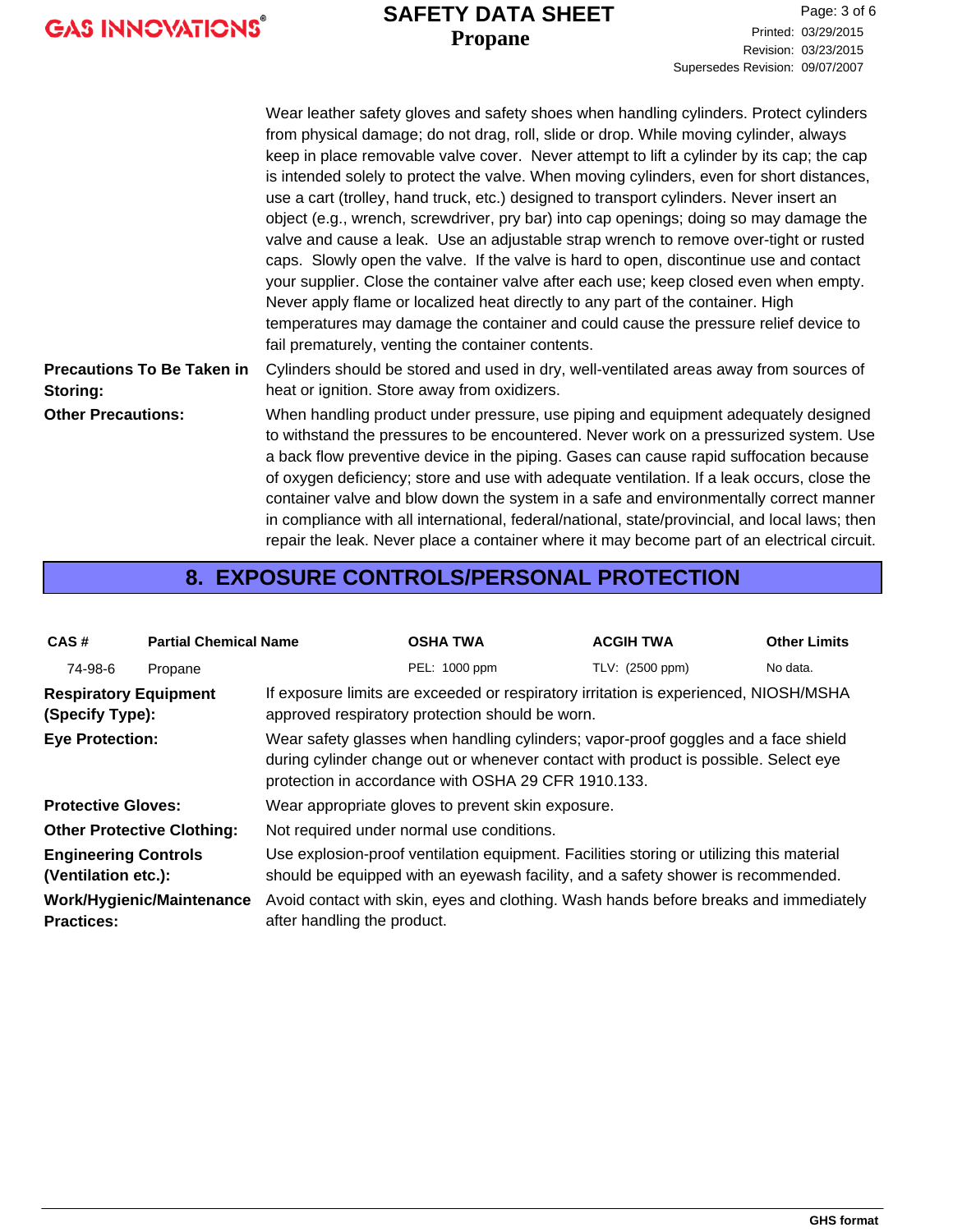#### **Propane SAFETY DATA SHEET**

|                                                                      | <b>9. PHYSICAL AND CHEMICAL PROPERTIES</b>                                                                      |  |  |
|----------------------------------------------------------------------|-----------------------------------------------------------------------------------------------------------------|--|--|
| <b>Physical States:</b>                                              | [ ] Solid<br>[X] Gas<br>[ ] Liquid                                                                              |  |  |
| <b>Appearance and Odor:</b>                                          | Appearance: colorless.                                                                                          |  |  |
|                                                                      | Odor: Characteristic natural gas odor.                                                                          |  |  |
|                                                                      |                                                                                                                 |  |  |
|                                                                      | Specific Volume: 0.531 m3/kg, 8.5 ft3/lb @ 1 atm, 21.1C.                                                        |  |  |
|                                                                      | Solubility in Water: 6.5 cm3/0.1 kg water @ 1 atm, 18C.                                                         |  |  |
| <b>Freezing Point:</b>                                               | $-188$ C ( $-306$ F)                                                                                            |  |  |
| <b>Boiling Point:</b>                                                | $-42.1 C (-43.8 F)$                                                                                             |  |  |
| <b>Decomposition Temperature: NA</b>                                 |                                                                                                                 |  |  |
| <b>Autoignition Pt:</b>                                              | 468 C (874 F)                                                                                                   |  |  |
| <b>Flash Pt:</b>                                                     | NA Method Used: Not Applicable                                                                                  |  |  |
| <b>Explosive Limits:</b>                                             | UEL: 9.5 %(V)<br>LEL: $2.2\%$ (V)                                                                               |  |  |
| Specific Gravity (Water = 1):                                        | <b>NA</b>                                                                                                       |  |  |
| <b>Density:</b>                                                      | 1.55 @ 1 atm at 20.0 C (68.0 F)                                                                                 |  |  |
| <b>Bulk density:</b>                                                 | <b>NA</b>                                                                                                       |  |  |
| Vapor Pressure (vs. Air or                                           | 109 PSI<br>at 21.1 C (70.0 F)                                                                                   |  |  |
| $mm Hg$ ):                                                           |                                                                                                                 |  |  |
| Vapor Density (vs. Air = 1):                                         | NA                                                                                                              |  |  |
| <b>Evaporation Rate:</b>                                             | <b>NA</b>                                                                                                       |  |  |
| <b>Solubility in Water:</b>                                          | NA                                                                                                              |  |  |
| <b>Saturated Vapor</b>                                               | <b>NA</b>                                                                                                       |  |  |
| <b>Concentration:</b>                                                |                                                                                                                 |  |  |
| <b>Viscosity:</b>                                                    | <b>NA</b>                                                                                                       |  |  |
| pH:                                                                  | <b>NA</b>                                                                                                       |  |  |
| <b>Percent Volatile:</b>                                             | <b>NA</b>                                                                                                       |  |  |
| VOC / Volume:                                                        | <b>NA</b>                                                                                                       |  |  |
| <b>Particle Size:</b>                                                | NA                                                                                                              |  |  |
| <b>Heat Value:</b>                                                   | <b>NA</b>                                                                                                       |  |  |
| <b>Corrosion Rate:</b>                                               | <b>NA</b>                                                                                                       |  |  |
| Molecular Formula & Weight: C3H8                                     | 44.097                                                                                                          |  |  |
|                                                                      | <b>10. STABILITY AND REACTIVITY</b>                                                                             |  |  |
| <b>Reactivity:</b>                                                   | High temperatures and fire conditions can result in the formation of carbon monoxide<br>and carbon dioxide.     |  |  |
| <b>Stability:</b>                                                    | Unstable [ ]<br>Stable $[X]$                                                                                    |  |  |
| <b>Conditions To Avoid -</b>                                         | Heat, flames and sparks. No smoking.                                                                            |  |  |
| Instability:                                                         |                                                                                                                 |  |  |
| <b>Incompatibility - Materials To Oxidizing materials.</b><br>Avoid: |                                                                                                                 |  |  |
|                                                                      | Hazardous Decomposition Or High temperatures and fire conditions can result in the formation of carbon monoxide |  |  |
| <b>Byproducts:</b>                                                   | and carbon dioxide.                                                                                             |  |  |
| <b>Possibility of Hazardous</b>                                      | Will occur $\lceil \quad \rceil$<br>Will not occur [X]                                                          |  |  |
| <b>Reactions:</b>                                                    |                                                                                                                 |  |  |
| <b>Conditions To Avoid -</b>                                         | No data available.                                                                                              |  |  |
| <b>Hazardous Reactions:</b>                                          |                                                                                                                 |  |  |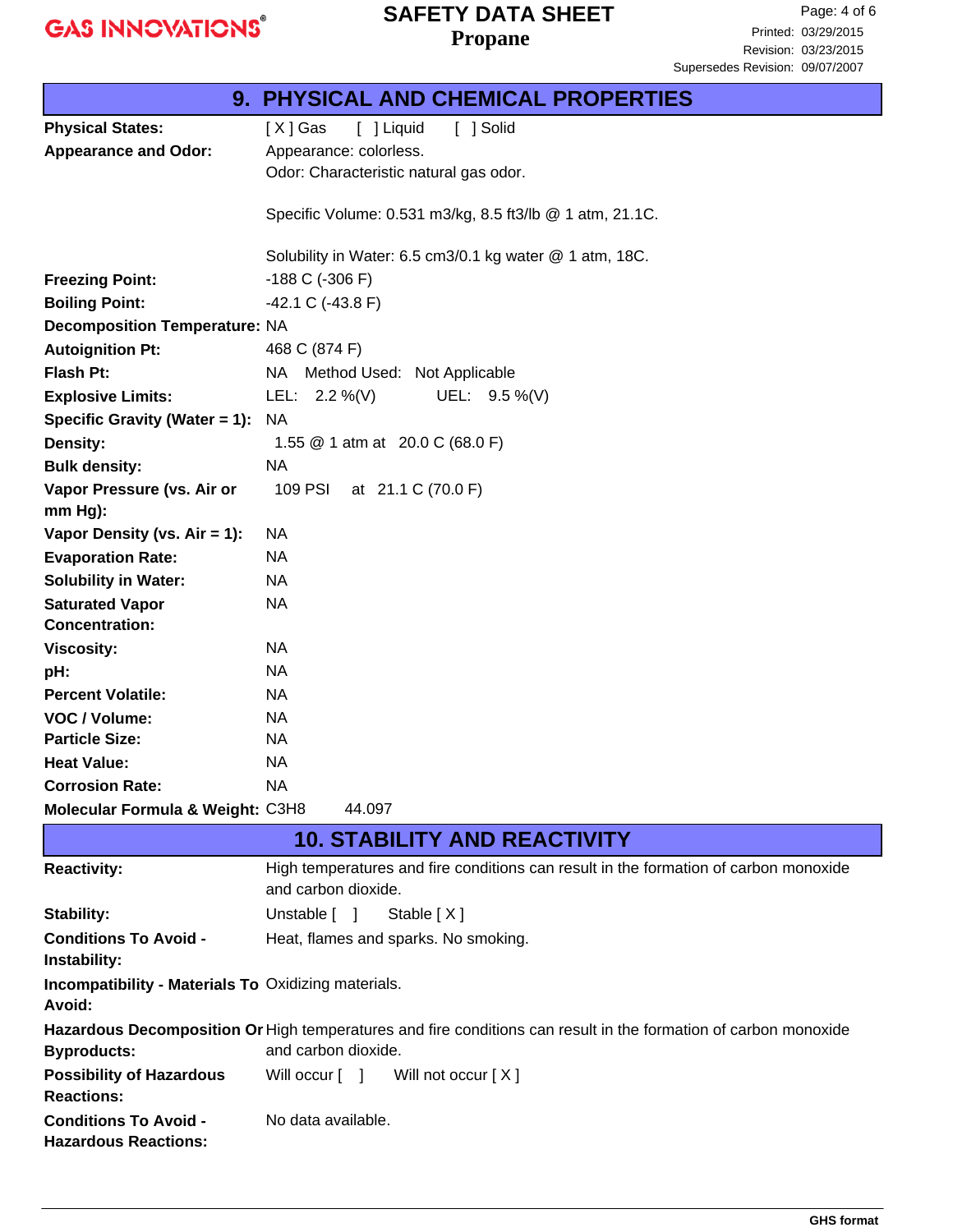#### **Propane SAFETY DATA SHEET**

|                                           |                                                                                                                            | <b>11. TOXICOLOGICAL INFORMATION</b>                                     |                                                                               |                                                       |                                                          |  |
|-------------------------------------------|----------------------------------------------------------------------------------------------------------------------------|--------------------------------------------------------------------------|-------------------------------------------------------------------------------|-------------------------------------------------------|----------------------------------------------------------|--|
|                                           | <b>Toxicological Information:</b>                                                                                          |                                                                          |                                                                               |                                                       |                                                          |  |
|                                           |                                                                                                                            |                                                                          | Acute toxicity: No data available.<br>Epidemiology: No information available. |                                                       |                                                          |  |
| Teratogenicity: No information available. |                                                                                                                            |                                                                          |                                                                               |                                                       |                                                          |  |
|                                           | Reproductive Effects: No information available.                                                                            |                                                                          |                                                                               |                                                       |                                                          |  |
|                                           |                                                                                                                            | Mutagenicity: No information available.                                  |                                                                               |                                                       |                                                          |  |
|                                           |                                                                                                                            | Neurotoxicity: No information available.                                 |                                                                               |                                                       |                                                          |  |
| <b>Irritation or Corrosion:</b>           |                                                                                                                            | No data available.                                                       |                                                                               |                                                       |                                                          |  |
| Sensitization:                            |                                                                                                                            | No data available.                                                       |                                                                               |                                                       |                                                          |  |
| Carcinogenicity:                          |                                                                                                                            | NTP? No<br>IARC Monographs? No                                           |                                                                               | <b>OSHA Regulated? No</b>                             |                                                          |  |
|                                           |                                                                                                                            | <b>12. ECOLOGICAL INFORMATION</b>                                        |                                                                               |                                                       |                                                          |  |
| <b>General Ecological</b>                 |                                                                                                                            | Environmental: No information available.                                 |                                                                               |                                                       |                                                          |  |
| Information:                              |                                                                                                                            | Physical: No information available.                                      |                                                                               |                                                       |                                                          |  |
| assessment:                               | <b>Results of PBT and vPvB</b>                                                                                             | No data available.                                                       |                                                                               |                                                       |                                                          |  |
| <b>Persistence and</b>                    |                                                                                                                            | No data available.                                                       |                                                                               |                                                       |                                                          |  |
| Degradability:                            |                                                                                                                            |                                                                          |                                                                               |                                                       |                                                          |  |
|                                           | <b>Bioaccumulative Potential:</b>                                                                                          | No data available.                                                       |                                                                               |                                                       |                                                          |  |
| <b>Mobility in Soil:</b>                  |                                                                                                                            | No data available.                                                       |                                                                               |                                                       |                                                          |  |
|                                           |                                                                                                                            | <b>13. DISPOSAL CONSIDERATIONS</b>                                       |                                                                               |                                                       |                                                          |  |
|                                           | Do not attempt to dispose of residual or unused quantities. Return container to supplier.<br><b>Waste Disposal Method:</b> |                                                                          |                                                                               |                                                       |                                                          |  |
|                                           | Dispose of contents/containers in accordance with local/regional/national/international                                    |                                                                          |                                                                               |                                                       |                                                          |  |
|                                           |                                                                                                                            | regulations.                                                             |                                                                               |                                                       |                                                          |  |
|                                           |                                                                                                                            | <b>14. TRANSPORT INFORMATION</b>                                         |                                                                               |                                                       |                                                          |  |
|                                           | <b>LAND TRANSPORT (US DOT):</b>                                                                                            |                                                                          |                                                                               |                                                       |                                                          |  |
|                                           |                                                                                                                            | DOT Proper Shipping Name: Propane [see also] Petroleum gases, liquefied. |                                                                               |                                                       |                                                          |  |
|                                           | <b>DOT Hazard Class:</b>                                                                                                   | 2.1                                                                      | <b>FLAMMABLE GAS</b>                                                          |                                                       |                                                          |  |
| <b>UN/NA Number:</b>                      |                                                                                                                            | <b>UN1978</b>                                                            |                                                                               |                                                       |                                                          |  |
|                                           |                                                                                                                            |                                                                          |                                                                               |                                                       |                                                          |  |
|                                           |                                                                                                                            | <b>FLAMMABLE GAS</b>                                                     |                                                                               |                                                       |                                                          |  |
|                                           |                                                                                                                            |                                                                          |                                                                               |                                                       |                                                          |  |
|                                           |                                                                                                                            | <b>15. REGULATORY INFORMATION</b>                                        |                                                                               |                                                       |                                                          |  |
|                                           |                                                                                                                            | EPA SARA (Superfund Amendments and Reauthorization Act of 1986) Lists    |                                                                               |                                                       |                                                          |  |
| CAS#                                      |                                                                                                                            | <b>Hazardous Components (Chemical Name)</b>                              | S. 302 (EHS)                                                                  | S. 304 RQ                                             | S. 313 (TRI)                                             |  |
| 74-98-6                                   | Propane                                                                                                                    |                                                                          | No                                                                            | No                                                    | No                                                       |  |
| CAS#                                      |                                                                                                                            | <b>Hazardous Components (Chemical Name)</b>                              |                                                                               | <b>Other US EPA or State Lists</b>                    |                                                          |  |
| 74-98-6<br>Propane                        |                                                                                                                            |                                                                          | TSCA: Yes - Inventory; CA PROP.65: No; CA TAC, Title 8:                       |                                                       |                                                          |  |
|                                           |                                                                                                                            |                                                                          | No; MA Oil/HazMat: Yes; MI CMR, Part 5: No; NC TAP: No;                       |                                                       |                                                          |  |
|                                           |                                                                                                                            |                                                                          | TAP: No; WI Air: No                                                           |                                                       | NJ EHS: Yes - 1594; NY Part 597: No; PA HSL: Yes - 1; SC |  |
| CAS#                                      |                                                                                                                            | <b>Hazardous Components (Chemical Name)</b>                              |                                                                               | <b>International Regulatory Lists</b>                 |                                                          |  |
| 74-98-6<br>Propane                        |                                                                                                                            |                                                                          |                                                                               |                                                       | Canadian DSL: Yes; Canadian NDSL: No; Mexico INSQ: Yes - |  |
|                                           |                                                                                                                            |                                                                          | 1075; Australia ICS: Yes; New Zealand IOC: Yes; China                         |                                                       |                                                          |  |
|                                           |                                                                                                                            |                                                                          |                                                                               | IECSC: Yes; Japan ENCS: Yes - (2)-3; Korea ECL: Yes - |                                                          |  |